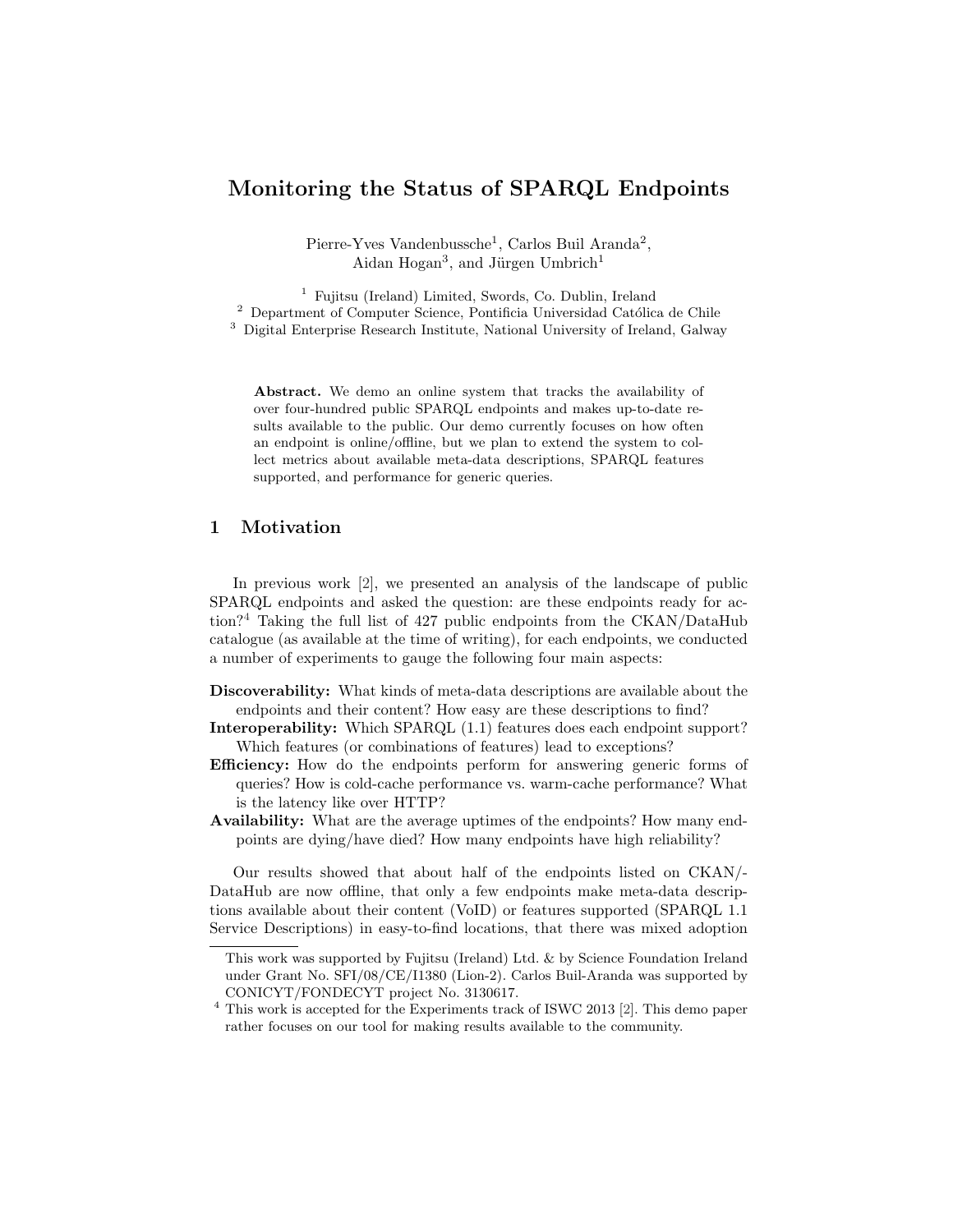of SPARQL and (recently standardised) SPARQL 1.1 features, that the performance of different endpoints over HTTP for generic queries could vary by orders of magnitude, and that less than one third of the endpoints had an average availability in the interval 99–100% (i.e., at least two-nines availability). We concluded that the usability of different public endpoints varies greatly.

We thus propose a system that tracks and collects metrics about public endpoints over time. Currently, our service tracks the hourly availability of endpoints, and we plan to extend it to collect weekly metrics about the available meta-data, supported features and performance of these endpoints, as well as other metrics that the community may wish to suggest.

In Section [2,](#page-1-0) we first discuss our current "SPARQL Endpoint Status" system, available online at <http://labs.mondeca.com/sparqlEndpointsStatus/>. Thereafter, in Section [3,](#page-3-1) we discuss our proposed extensions.

#### <span id="page-1-0"></span>2 SPARQL Endpoint Status

Monitoring Availability The system automatically collects and updates a list of public SPARQL endpoints from the CKAN/DataHub catalogue. These endpoints are queried on an hourly basis using two alternative SPARQL queries:

ASK WHERE{ ?s ?p ?o . } SELECT ?s WHERE{ ?s ?p ?o . } LIMIT 1

The ASK query on the left is issued first. If this query fails (from previous experience, we note that some endpoints do not support ASK  $[2, \S 3]$  $[2, \S 3]$ , we try the SELECT query on the right. Both queries are selected at they should be as cheap as possible for the endpoint to run: our goal is simply to check whether or not the endpoint is available for answering queries. If the endpoint returns a valid SPARQL response for either query, we then say that the endpoint is available at that timepoint. We also record the time taken for the query to execute.

At the time of writing, we have collected more than two million hourly pings across hundreds of endpoints over a period of more than two years. Detailed analysis of these availability results is available in [\[2,](#page-3-0) § 5].

User Interface We provide a user interface to browse and visualise the hourly results. The user interface supports two primary views.

The first view, exemplified in Figure [1,](#page-2-0) provides a full list of all the monitored endpoints, their availability in the past 24 hours (ratio of successful hourly queries in that period), and their availability in the past seven days. A green/yellow/red/gray icon indicates, resp., that the endpoint is operating normally/available but had problems in the past 24 hours/not available currently/not available once in the past 24 hours. As per the icons listed on the right of the screenshot, each endpoint is also associated with (1) an RSS feed to provide updates on availability information, (2) a link to the endpoint itself and (3) a link to the relevant CKAN/DataHub page for the dataset it relates to.

The second view provides details for a given endpoint. Figure [2](#page-2-1) shows an example screenshot for the DBpedia endpoint. The graph on the left shows the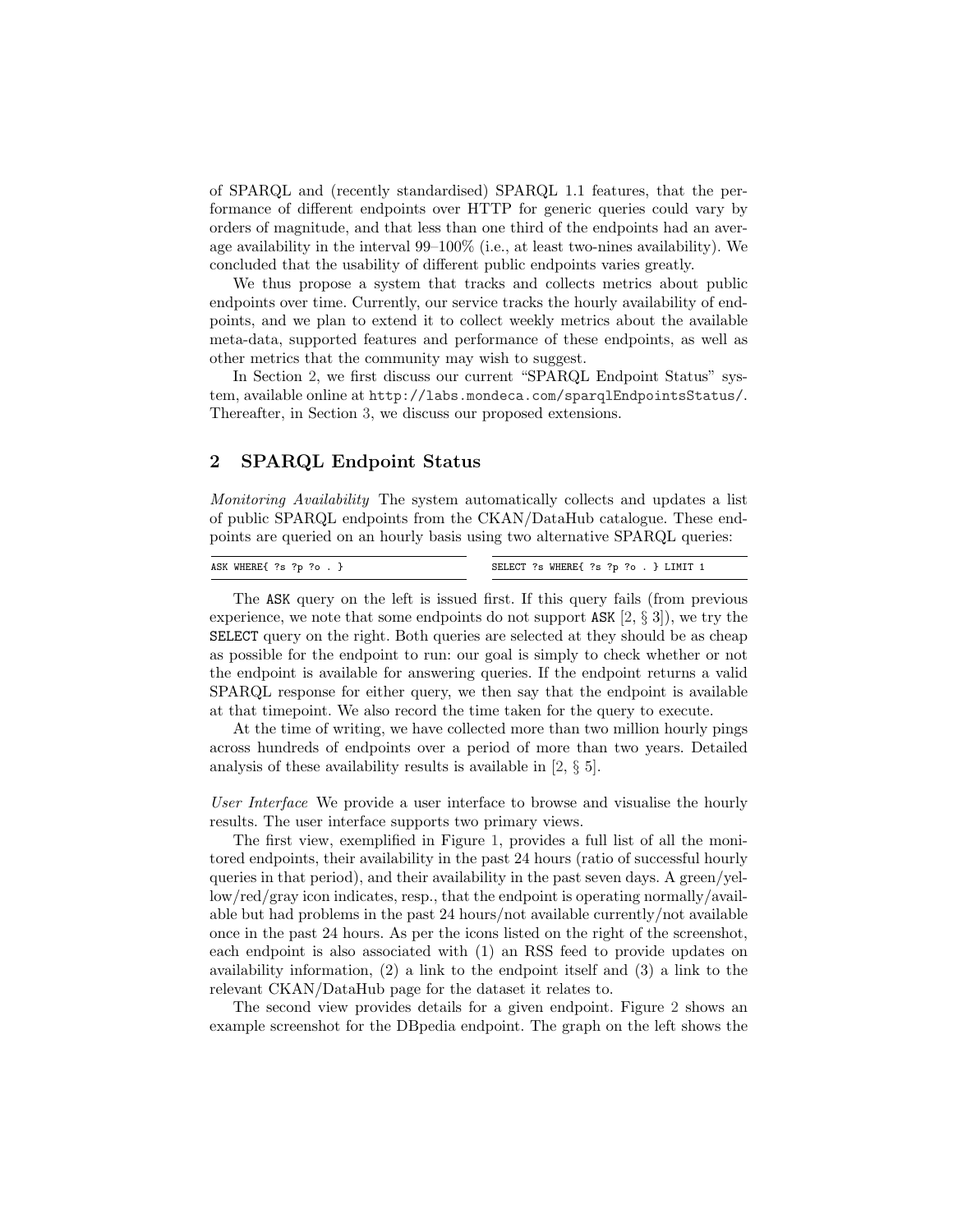| <b>SPARQL Endpoints Status</b>                                                                                                                                                                                                                                                                                             |                 | MONDECA                   | <b>曲 Inserm</b><br>developped by Pierre-Yves Vandenbussche |
|----------------------------------------------------------------------------------------------------------------------------------------------------------------------------------------------------------------------------------------------------------------------------------------------------------------------------|-----------------|---------------------------|------------------------------------------------------------|
| Public SPARQL endpoints list is fetch dynamically using CKAN SPARQL Endpoint.<br>Your endpoint is not in this list? Please consider adding it to the relevant package in CKAN.<br>You can query all data generated by this tool via our SPARQL endpoint.<br>Official Stats are avaialable and will be reqularly published. |                 | п<br>æ                    | <b>Tweet</b><br>Recommend<br>$\left(19\right)$             |
| 251 / 479 (52.4%) Public SPARQL Endpoints available / total                                                                                                                                                                                                                                                                |                 |                           | Last update: Tue, 9 Jul 2013 21:32 +0200                   |
| <b>SPARQL Endpoint</b>                                                                                                                                                                                                                                                                                                     | Uptime Last 24h | <b>Uptime Last 7 days</b> | <b>Endpoint information</b>                                |
| 2000 U.S. Census in RDF (rdfabout.com)                                                                                                                                                                                                                                                                                     | 0%              | 0%                        | <b>A</b> Endpoint <b>A</b> Ckan                            |
| A Short Biographical Dictionary of English Literature (RKBExplorer)                                                                                                                                                                                                                                                        | 100%            | 94.64%                    | C Endpoint X ckan                                          |
| <b>AEMET</b> metereological dataset                                                                                                                                                                                                                                                                                        | 100%            | 100%                      | o d'Endpoint V ckan                                        |
| <b>AGRIS</b>                                                                                                                                                                                                                                                                                                               | 92%             | 98.81%                    | <b>CEndpoint V</b> ckan                                    |
| <b>AGROVOC</b>                                                                                                                                                                                                                                                                                                             | 0%              | 0%                        | C Endpoint V ckan                                          |
| <b>ALPINO RDF Treebank</b>                                                                                                                                                                                                                                                                                                 | 0%              | 0%                        | Fendpoint T ckan                                           |
| <b>ASN:US</b>                                                                                                                                                                                                                                                                                                              | 100%            | 100%                      | <b>CEndpoint</b> Tckan                                     |
| Academic Bibliography data available from Acta Cryst E                                                                                                                                                                                                                                                                     | 0%              | 0%                        | Findpoint <b>R</b> ckan                                    |

<span id="page-2-0"></span>Fig. 1. Screenshot of current SPARQL Endpoint Status list

response times for the last 24 hourly pings to that endpoint. The graph on the right plots the 24 hour availability for each of the last seven days.

|                                     | <b>SPARQL Endpoints Status</b>  | <b>鼎 Inserm</b><br><b>SMONDECA</b><br>developped by Pierre-Yves Vandenbussche |
|-------------------------------------|---------------------------------|-------------------------------------------------------------------------------|
|                                     | DBpedia SPARQL Endpoint Details |                                                                               |
| <b>Back to Endpoint Status List</b> |                                 | <b>N</b> Subscribe<br>$\overline{d}^n$ Endpoint<br>$\bullet$ ckan             |
|                                     | Last 24h response time details  | Last 7 days endpoint availability                                             |
| 16 000ms                            |                                 | 100%                                                                          |
| 14.400ms                            |                                 | 90%                                                                           |
| 12 800ms<br>11.200ms                |                                 | 80%                                                                           |
| 9.600ms                             |                                 | 70%                                                                           |
| 8 000ms                             |                                 |                                                                               |
| 6.400ms                             |                                 | 60%                                                                           |
| 4 800ms                             |                                 | 50%                                                                           |
| 3 200ms                             |                                 | 40%                                                                           |
| 1 600ms                             |                                 | 30%                                                                           |
| Oms                                 |                                 |                                                                               |

<span id="page-2-1"></span>Fig. 2. Screenshot of current SPARQL Endpoint Status detail view for DBpedia

RDF Meta-data Results of the hourly pings are exported as RDF. Figure [3](#page-3-2) presents an example description. We reuse existing vocabularies as much as possible (VoID, dcterms, etc.) to describe each dataset, their related SPARQL endpoint, title and identifier, etc. To capture availability information, we designed a new vocabulary (no existing one handled this feature). The "endpoint status" vocabulary<sup>[5](#page-2-2)</sup> (ends) allows the description of a status observation with the information of date, description (we are here reusing dcterms vocabulary), status availability and response time. All RDF data are then published in a SPARQL Endpoint available at: <http://labs.mondeca.com/endpoint/ends>.

<span id="page-2-2"></span><sup>5</sup> <http://labs.mondeca.com/vocab/endpointStatus/>